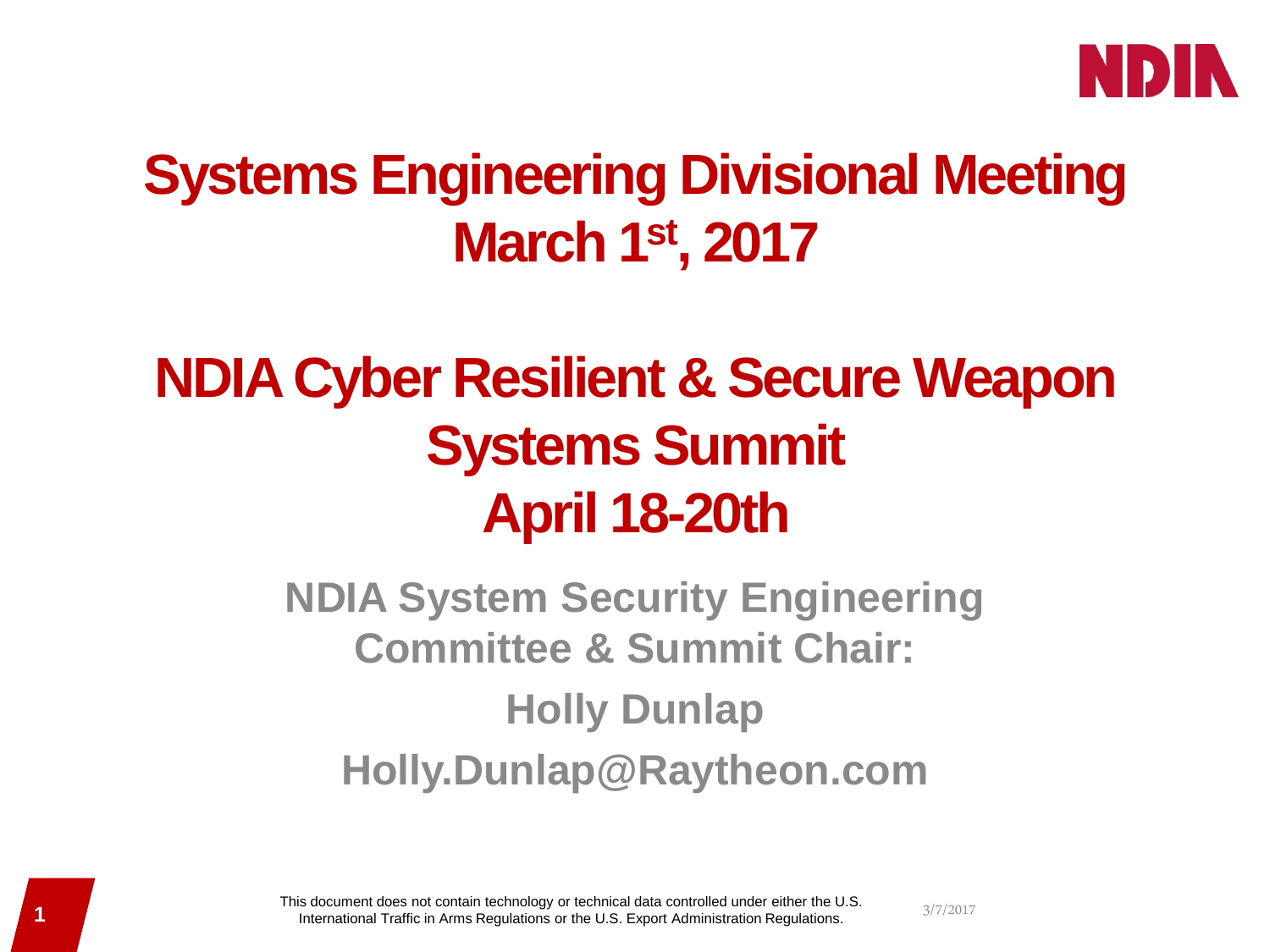



- **Summit Purpose**
- **Outreach & Registration**
- **Solicitation / Opportunities for Industry Participation**
- **Draft Agenda Day 1**
- **Draft Agenda Day 2**
- **Draft Agenda Day 3**
- **Summary of Industry Participation Needs**
- **Weekly Summit Coordination Teleconference Calls**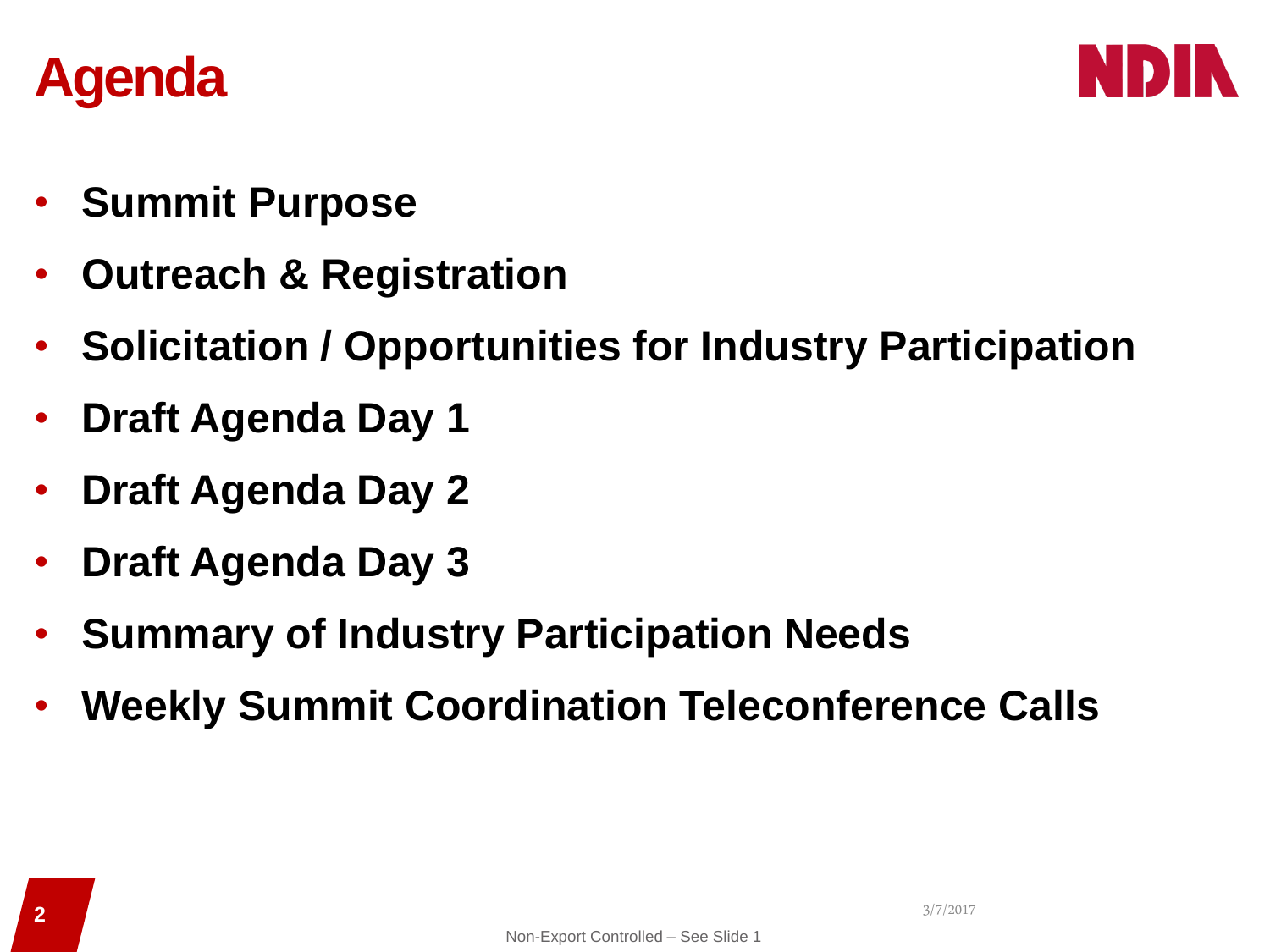# **Summit Purpose:**



# **NDIA Systems Engineering Cyber Resilient & Secure Weapon System Summit 2017**



http://www.ndia.org/events/2017/4/18/ndia-systems-engineering-cyber-resilient-and-secure-weapon-system-summit-2017

# **Purpose:**

Government and industry Systems Engineering Cyber Resilient & Secure Weapon Systems knowledge exchange to harness industry capabilities to meet warfighter needs.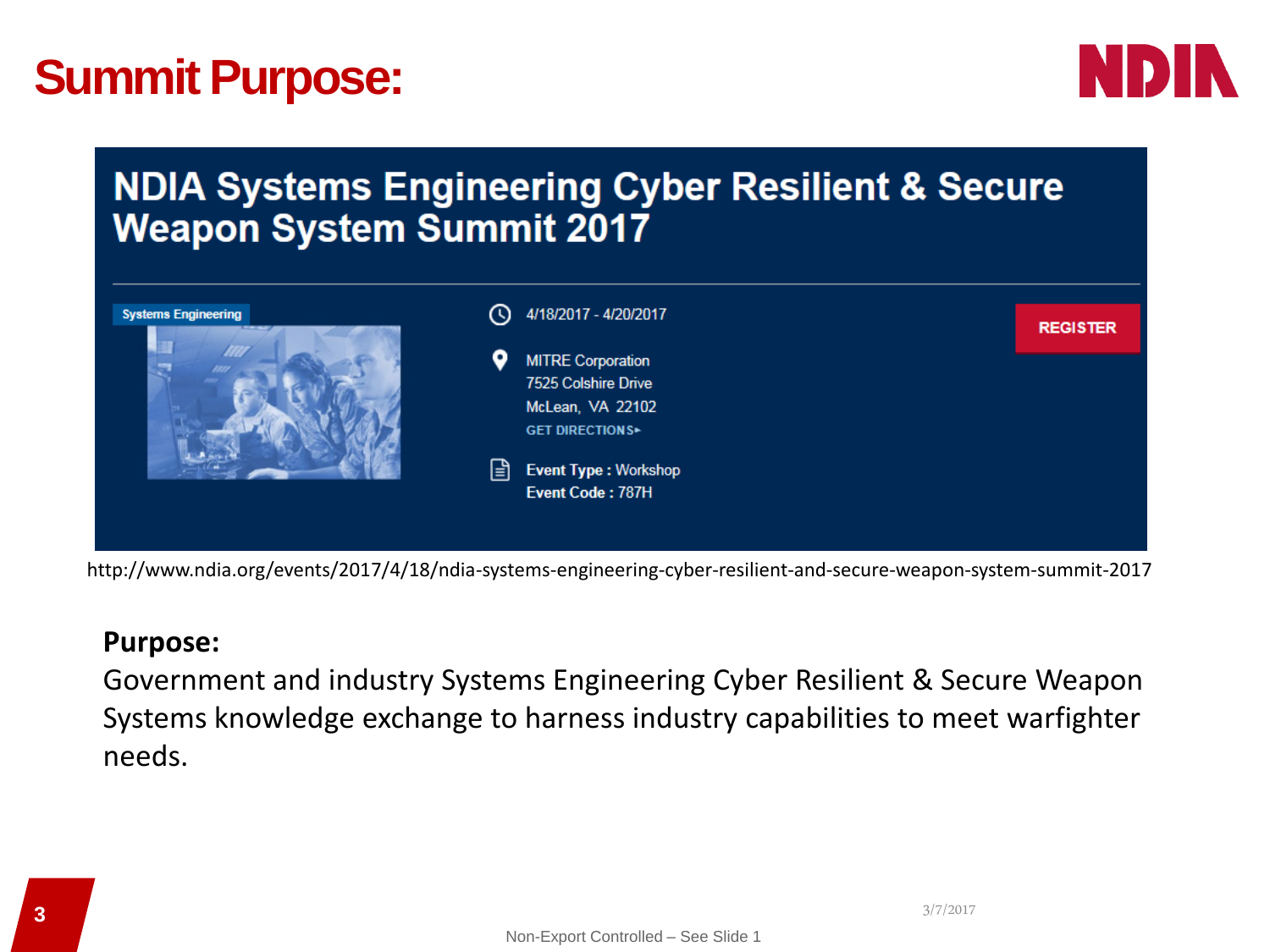# **Outreach & Registration**



# • **Announced at the following events:**

- INCOSE IW 2017
	- DASD Acting Deputy for SE, Kristen Baldwin
	- INCOSE SSE Committee, Beth Wilson & Holly Dunlap
- Air Force CEO / PEO Roundtable
	- Mr. Daniel Holtzman, HQE, Cyber Technical Director; Senior Leader for Cyber Security Engineering & **Resiliency**
	- Requested CEOs to bring their "A" team to the summit.
	- Follow up e-mail to CEOs in draft.
- DASD SE Government Cyber Resilient Weapon System Workshops
	- DASD(SE) Deputy Director Program Protection, Melinda Reed
- **Registration: [http://www.ndia.org/events/2017/4/18/ndia-systems](http://www.ndia.org/events/2017/4/18/ndia-systems-engineering-cyber-resilient-and-secure-weapon-system-summit-2017)[engineering-cyber-resilient-and-secure-weapon-system-summit-](http://www.ndia.org/events/2017/4/18/ndia-systems-engineering-cyber-resilient-and-secure-weapon-system-summit-2017)[2017](http://www.ndia.org/events/2017/4/18/ndia-systems-engineering-cyber-resilient-and-secure-weapon-system-summit-2017)**
	- As of 2/22/2017: 71 Registered
		- Cost: \$0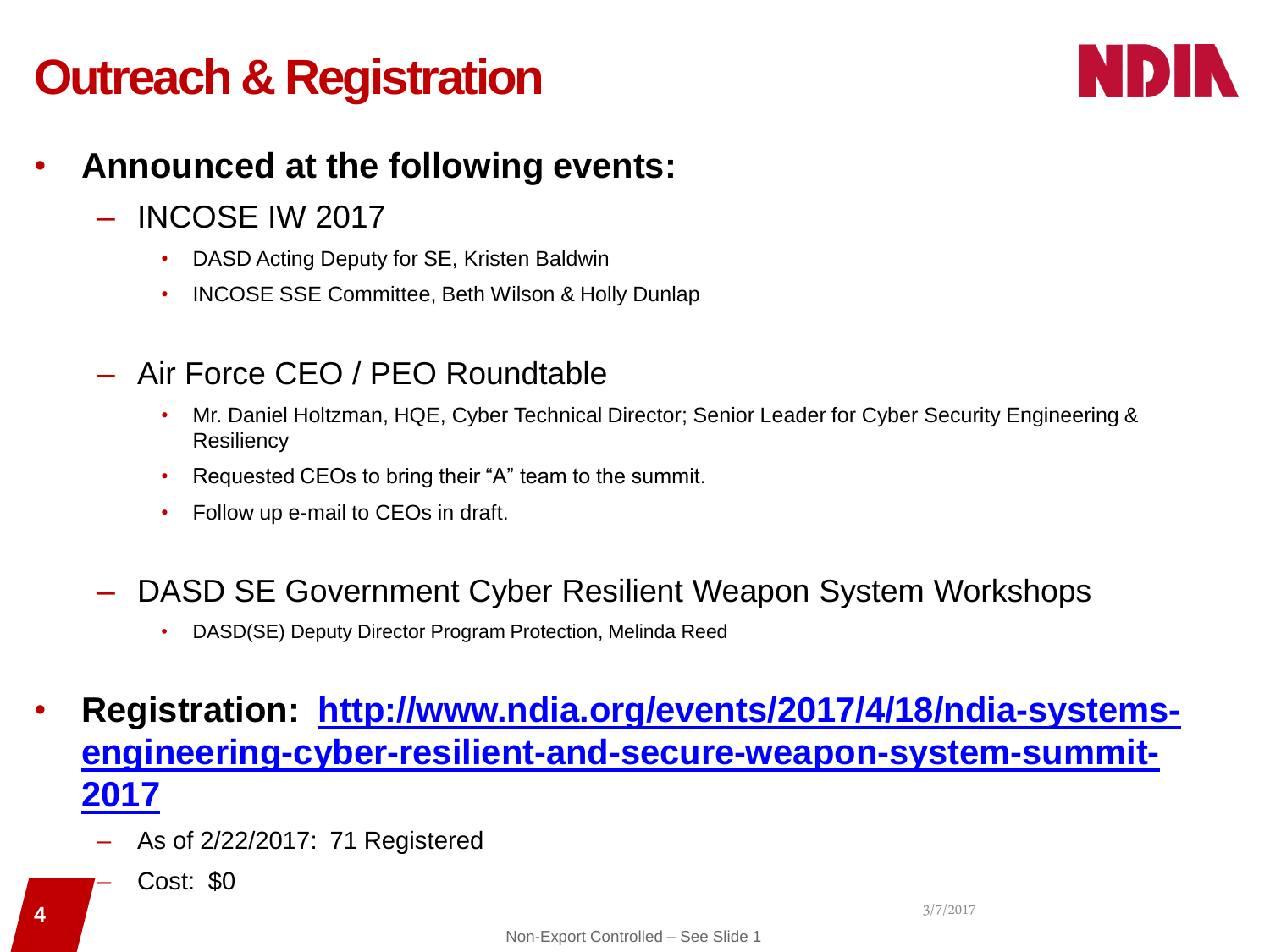# **Draft Agenda: Day 1**

### **Keynote Speaker:**

Ms. Kristen J. Baldwin Acting Deputy Assistant Secretary of Defense for Systems Engineering

### **Keynote Speaker(s):**

Mr. Daniel Holtzman, HQE, Cyber Technical Director; Senior Leader for Cyber Security Engineering & Resiliency

Mr. Pete Kim, Air Force Chief Information Security Officer (CISO)

#### **DASD (SE) Cyber Resilient Weapon Systems Workshops Summary of Discoveries**

Facilitated by: DASD(SE) Deputy Director Melinda Reed

#### **Industry Best Practices to Integrate Cyber Resiliency and Security into Standard Methods & Processes**

Need 4-5 Company Representatives

- 15 minute presentations each plus panel discussion
- \* Also need a facilitator for the panel discussion.

# **Cybersecurity Testing**

National Cyber Range Collaboration with Industry Outbrief

Co-presenters: Pete Christensen, DoD DT&E, Director National Cyber Range & Joe Manas, NDIA Test Division Chair, Raytheon

### **Cybersecurity Testing facilitated discussion or panel.**

Multiple process, methods, how to produce the right evidentiary material consistently.

How are levels of rigor similar to design being used with test?

Coordinated by Joe Manas. Welcome Industry & Government participation to shape.

jamanas@raytheon.com

**Industry opportunities. We need you!**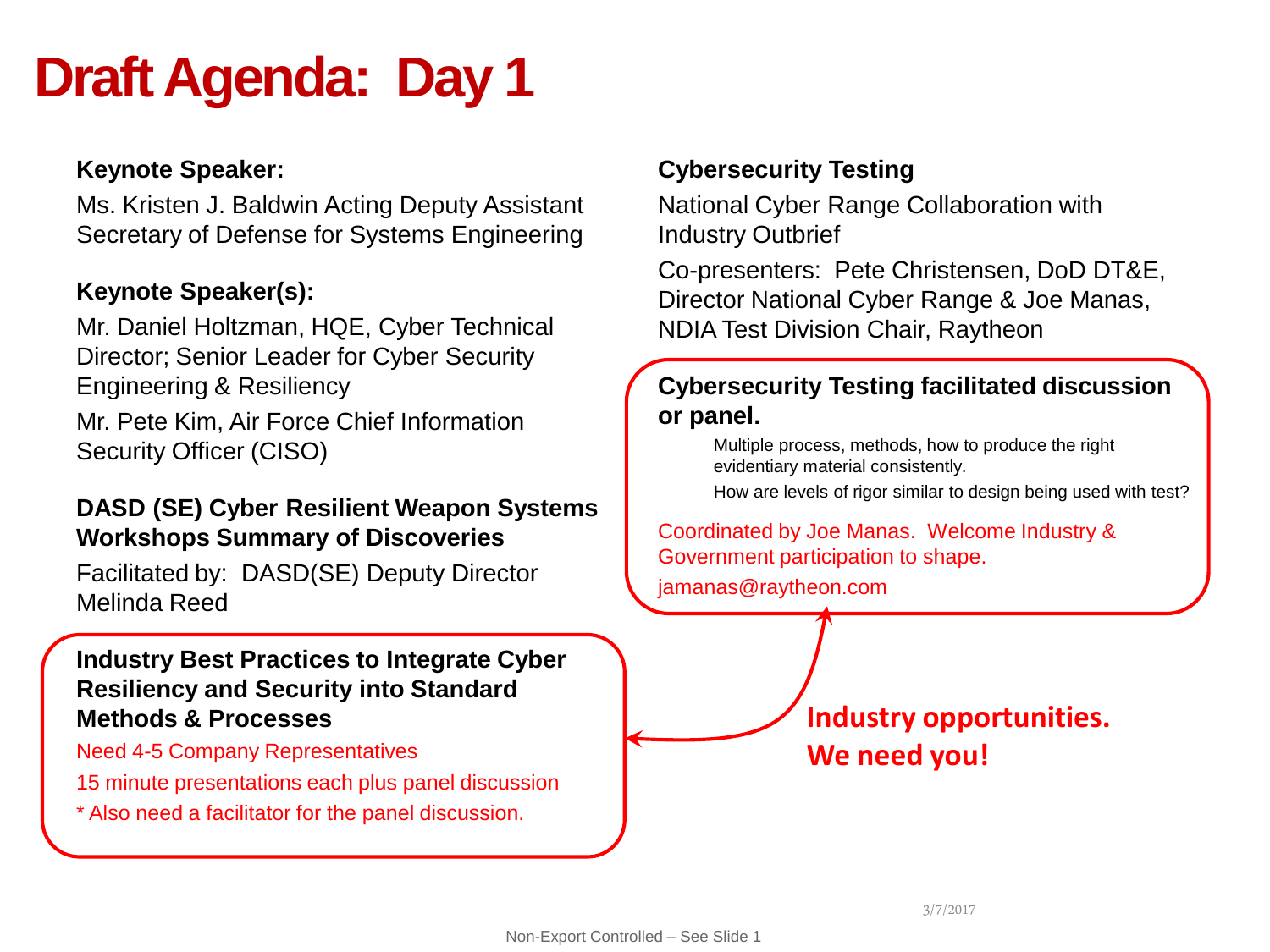# **Draft Agenda: Day 2**

**AF Perspective, Plans, Initiatives, Message to Industry** 

Presenters: TBD

### **Navy Perspective, Plans, Initiatives, Message to Industry**

Presenter: TBD

**Army Perspective, Plans, Initiatives, Message to Industry** 

Presenter: TBD

#### **Industry: Our Experience in working with government customers on Cyber Resilient & Secure Systems**

Presenter: Industry - Company presentation, facilitate a panel, or facilitate a discussion with audience participation.

### **As government is working to align, what is industry doing? One voice / consistency within companies.**

Presenter: Industry - Company presentation, facilitate a panel, or facilitate a discussion with audience participation.

# **Industry Acquisition Discussion**

What are you seeing in RFP & SOW?

Contracts with cyber resiliency or security related evaluation criteria?

How are you addressing cyber resiliency and security costs? How should the government incentivize?

Presenter: Industry - Company presentation, facilitate a panel, or facilitate a discussion with audience participation.

### **Industry: What are the gaps and what do we need from the government / customers?**

What does the industry to government score card look like and why? Current state? Future state?

Presenter: Industry - Company presentation, facilitate a panel, or facilitate a discussion with audience participation.

### **Fostering Better Collaboration Between Industry & Government Customers**

Facilitator: Danny Holtzman, AF Cyber Technical **Director** 

# **Industry opportunities. We need you!**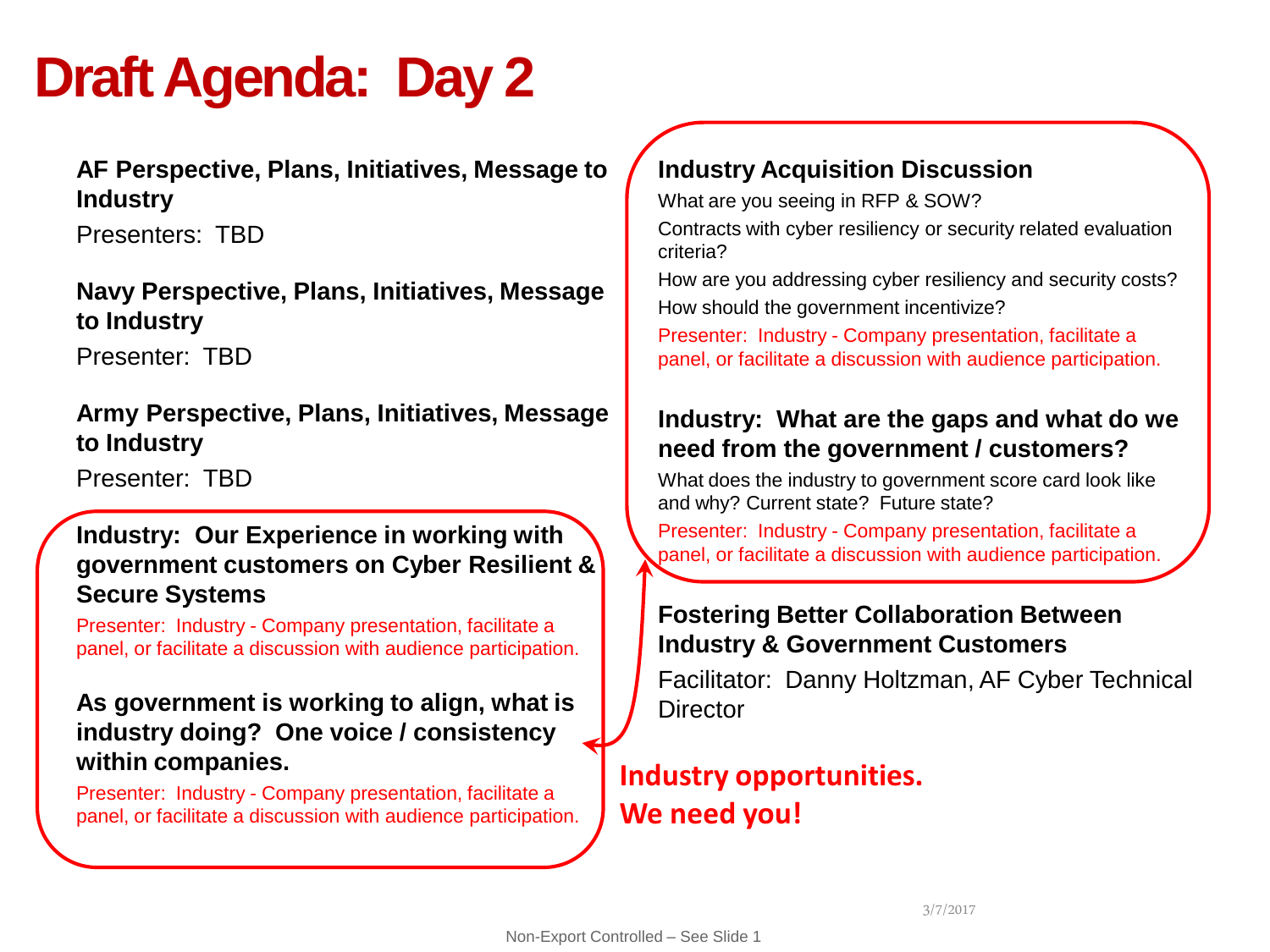# **Draft Agenda: Day 3**

### **Systems of Systems Strategic Discussion**

How do we leverage Critical Mission Thread analyses to establish the objectives and success measure that improve System Survivability through secure and resilient system capability?

Presenters: TBD

### **Cyber Resiliency Architecture Process for Weapon Systems**

Presenter: Suzanne Hassell, Raytheon

# **Sustainment**

What sustainment considerations need to be integrated into our processes to ensure sustainment & affordability of fielded cyber resilient and secure weapon systems?

Presenter: Industry - Company presentation, facilitate a panel, or facilitate a discussion with audience participation.

# **New Starts / Legacy System**

Lessons learned or exemplars?

Presenter: Industry - Company presentation, facilitate a panel, or facilitate a discussion with audience participation.

# **Industry opportunities. We need you!**

# **Cybersecurity Opportunity & Risk Management**

How do we integrate into our existing processes? Presenter: Industry or Government - Company presentation, facilitate a panel, or facilitate a discussion with audience participation.

### **Framing System Security as an Engineering Problem**

Presenter: Michael McEvilley, Mitre

# **Cybersecurity for Advanced Manufacturing**

Presenter: Kaye Ortiz, Defined Business **Solutions** 

### **Safeguarding Covered Defense Information**

Presenters: Mary Thomas/DPAP; Vicki Michetti/CIO (Tentative)

### **Cyber Considerations in the Safety Community, A Government Perspective**

Presenter: TBD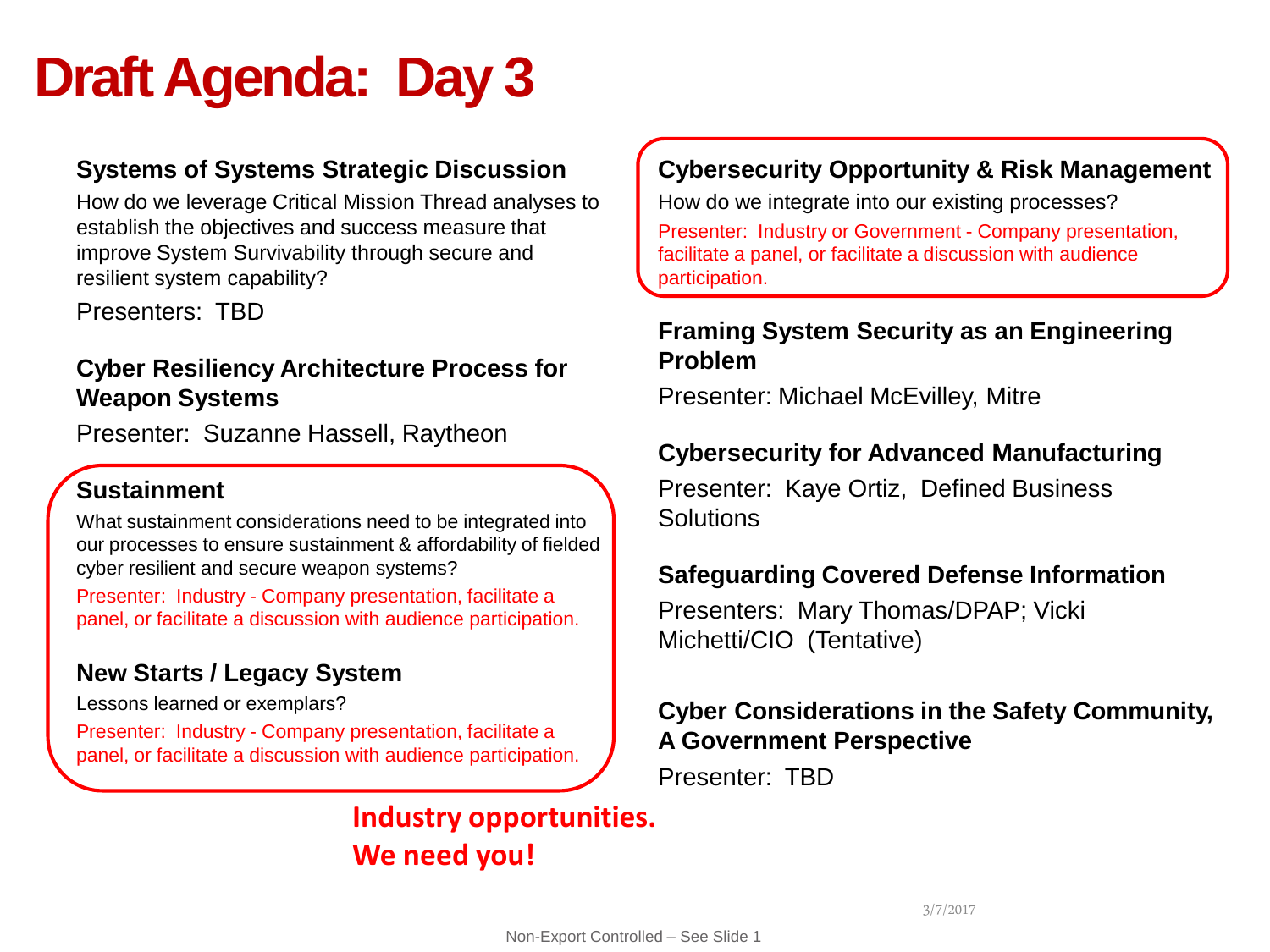# **Summary of Summit Industry Opportunities**

#### **Industry Best Practices to Integrate Cyber Resiliency and Security into Standard Methods & Processes**

Need 4-5 Company Representatives

- 15 minute presentations each plus panel discussion
- \* Also need a facilitator for the panel discussion.

#### **Cybersecurity Testing facilitated discussion or panel.**

Multiple process, methods, how to produce the right evidentiary material consistently. How are levels of rigor similar to design being used with test?

#### Coordinated by Joe Manas. Welcome Industry & Government participation to shape. [jamanas@raytheon.com](mailto:jamanas@raytheon.com)

#### **Industry: Our Experience in working with government customers on Cyber Resilient & Secure Systems**

Presenter: Industry - Company presentation, facilitate a panel, or facilitate a discussion with audience participation.

# **As government is working to align, what is industry doing? One voice / consistency within companies.**

Presenter: Industry - Company presentation, facilitate a panel, or facilitate a discussion with audience participation.

# **Industry Acquisition Discussion**

What are you seeing in RFP & SOW?

Contracts with cyber resiliency or security related evaluation criteria?

How are you addressing cyber resiliency and security costs? How should the government incentivize?

Presenter: Industry - Company presentation, facilitate a panel, or facilitate a discussion with audience participation.

### **Industry: What are the gaps and what do we need from the government / customers?**

What does the industry to government score card look like and why? Current state? Future state?

Presenter: Industry - Company presentation, facilitate a panel, or facilitate a discussion with audience participation.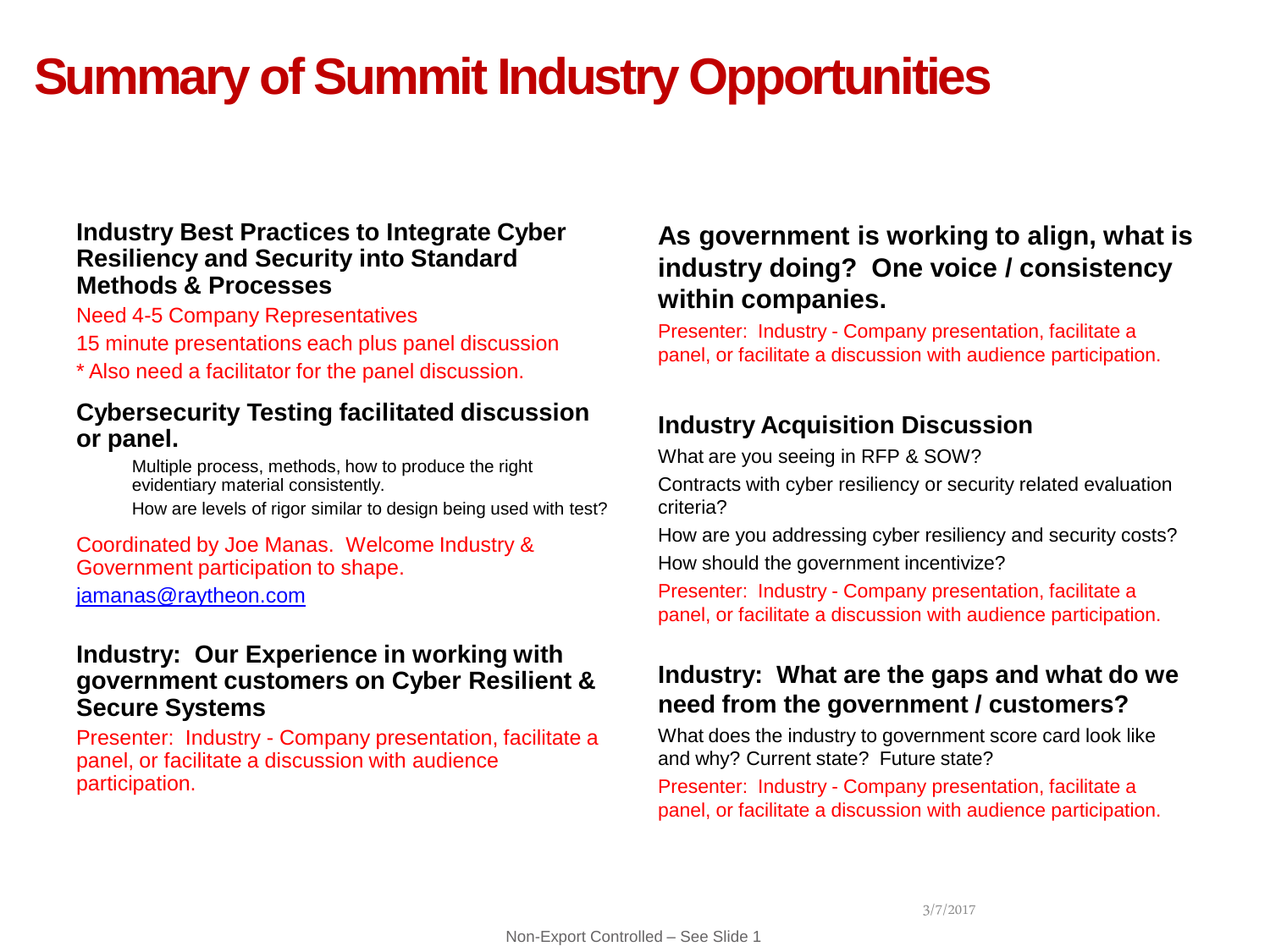# **Summary of Summit Industry Opportunities**

#### **Sustainment**

What sustainment considerations need to be integrated into our processes to ensure sustainment & affordability of fielded cyber resilient and secure weapon systems?

Presenter: Industry - Company presentation, facilitate a panel, or facilitate a discussion with audience participation.

# **New Starts / Legacy System**

Lessons learned or exemplars? Presenter: Industry - Company presentation, facilitate a panel, or facilitate a discussion with audience participation.

### **Cybersecurity Opportunity & Risk Management**

How do we integrate into our existing processes? Presenter: Industry or Government - Company presentation, facilitate a panel, or facilitate a discussion with audience participation.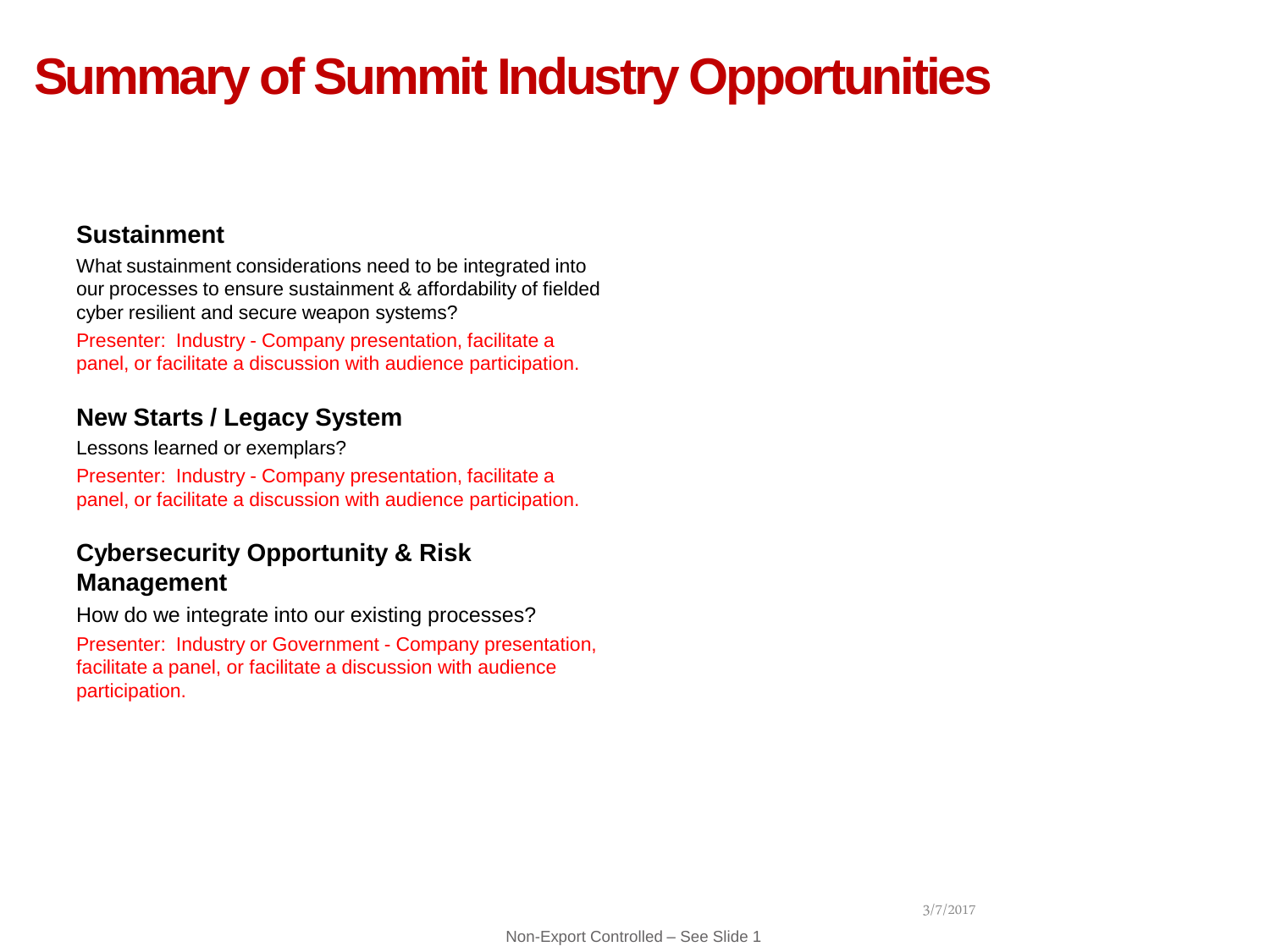# **Summary of Summit Industry Opportunities**

**Requesting a POC from each Major Defense System Integrator to coordinate their company's representation in the Summit presentations & panels.**

**We welcome participation from all companies but for the larger companies, additional coordination is necessary.** 

**We will be having 1 hour weekly coordination teleconference calls on Tuesday's 1:00 EST until the summit, April 18th.** 

**Summit Chair: Holly Dunlap, Raytheon NDIA SSE Committee [Holly.Dunlap@Raytheon.com](mailto:Holly.Dunlap@Raytheon.com) 703-343-3002**

**Teleconference: March 7 – April 11th Every Tuesday, 1:00 EST USA Toll-Free:** (877)226-9783 **USA Caller Paid:** (636)651-3171 **Access Code:** 1308387